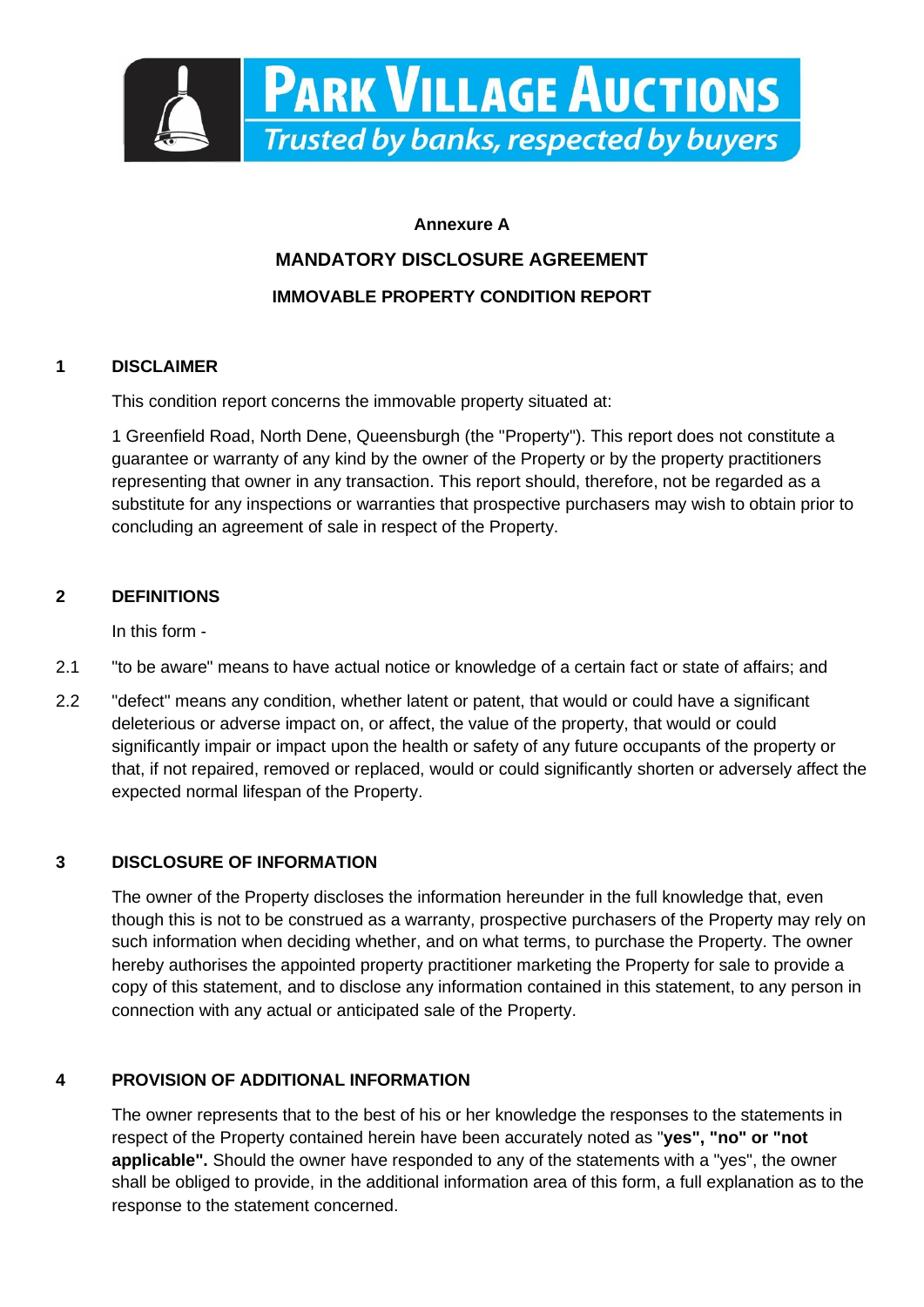## **5 STATEMENTS IN CONNECTION WITH PROPERTY**

|                                                                                                                                                                                                                                                                                                                    | <b>YES</b> | <b>NO</b> | N/A |
|--------------------------------------------------------------------------------------------------------------------------------------------------------------------------------------------------------------------------------------------------------------------------------------------------------------------|------------|-----------|-----|
| I am aware of the defects in the roof                                                                                                                                                                                                                                                                              |            |           |     |
| I am aware of the defects in the electrical systems                                                                                                                                                                                                                                                                |            |           |     |
| I am aware of the defects in the plumbing system, including in<br>the swimming pool (if any)                                                                                                                                                                                                                       |            |           |     |
| I am aware of the defects in the heating and air conditioning<br>systems, including the air filters and humidifiers                                                                                                                                                                                                |            |           |     |
| I am aware of the defects in the septic or other sanitary disposal<br>systems                                                                                                                                                                                                                                      |            |           |     |
| I am aware of any defects to the property and/or in the<br>basement or foundations of the property, including cracks,<br>seepage and bulges. Other such defects include, but are not<br>limited to, flooding, dampness or wet walls and unsafe<br>concentrations of mould or defects in drain tiling or sump pumps |            |           |     |
| I am aware of structural defects in the Property                                                                                                                                                                                                                                                                   |            |           |     |
| I am aware of boundary line dispute, encroachments or<br>encumbrances in connection with the Property                                                                                                                                                                                                              |            |           |     |
| I am aware that remodelling and refurbishment have affected the<br>structure of the Property                                                                                                                                                                                                                       |            |           |     |
| I am aware that any additions or improvements made to or any<br>erections made on the property, have been done or were made,<br>only after the required consents, permissions and permits to do<br>so were properly obtained.                                                                                      |            |           |     |
| I am aware that a structure on the Property has been earmarked<br>as a historic structure or heritage site                                                                                                                                                                                                         |            |           |     |

### **ADDITIONAL INFORMATION**

Park Village Auctions has been instructed on behalf of the Liquidator/Trustee in the insolvent estate of K & D Pillay Master's Ref No: D78/2018 to auction the Property and Park Village Auctions and/or the Liquidator and/or the Trustee has/have no knowledge of any latent defects in the Property and makes no representations regarding the condition of the Property. The Purchaser acknowledges that he/she/it has been informed that professional expertise and /or technical skill and knowledge may be required to detect defects and/or deficiencies in the Property and non-compliance aspects concerning the Property.

The Purchaser is to obtain his/her/its own professional advice and/or undertake a professional inspection of the Property. The Purchaser waives any claims again Park Village Auctions and/or the Liquidator and/or the Trustee as he/she/it may otherwise have had, and as may have otherwise arise from its/their failure to respond to the Statements referred to in 5. above